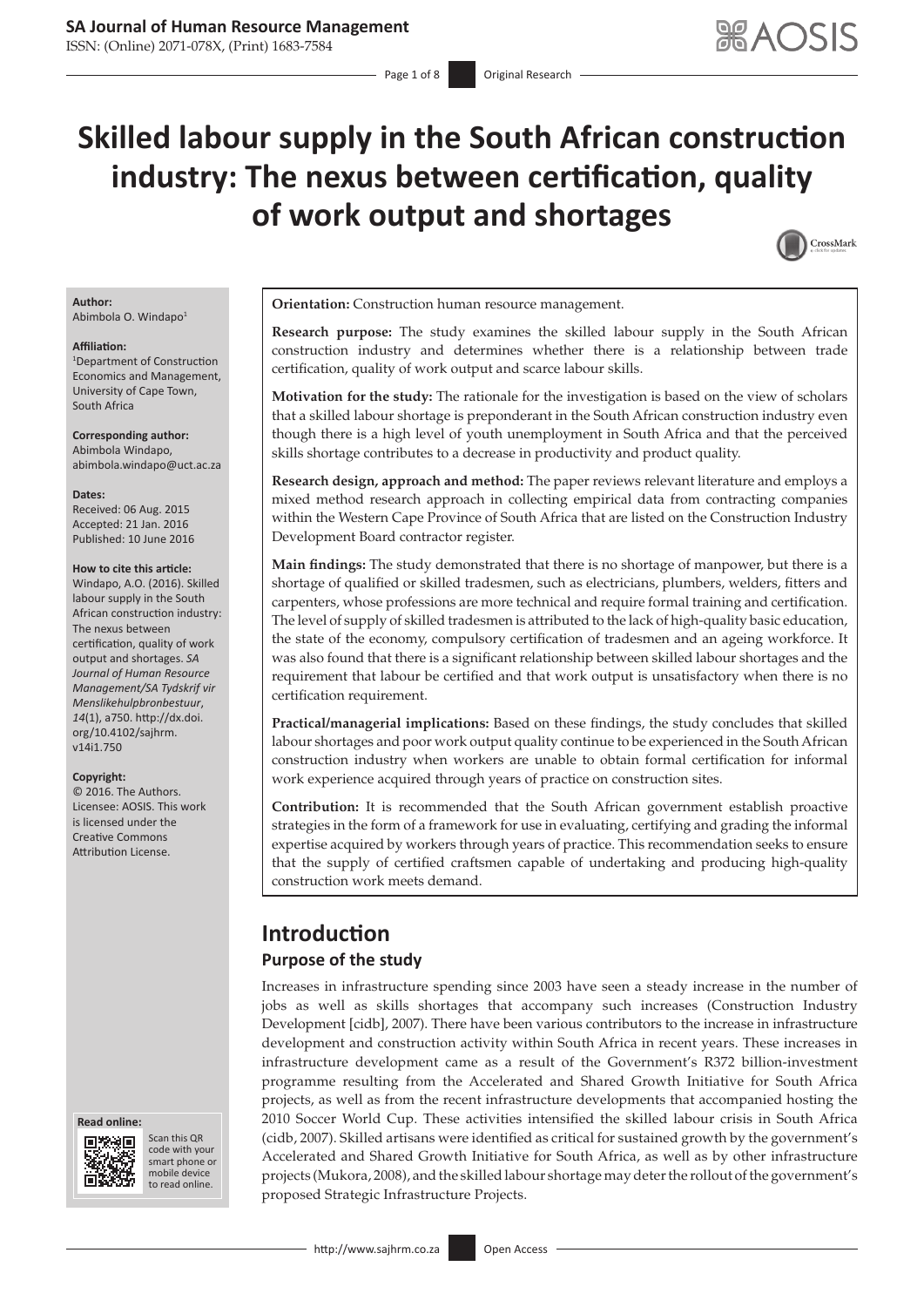The cidb (2007) views construction labour as all persons involved in physical construction work. This includes skilled and unskilled labour, which form the core labour component for the physical completion of the construction process. As a labour-intensive industry, construction heavily relies on the skills of its workforce (Agapiou, Price & McCaffer, 1995). Skill can be described as the ability to perform particular tasks at a certain level of competence (Shah & Burke, 2005). These competencies include the ability to perform a set of tasks, the ability to understand what others are doing and why, and the ability to adapt to changes and unforeseen circumstances (Department of Labour, 1997). Unskilled labour is more informal and unclearly defined, comprising labourers who lack relevant qualifications and various forms of education and learning (Shah & Burke, 2005). Uwakweh and Maloney (1991) posit that developing countries often experience an abundance of unskilled and untrained labour.

Skills shortage has been a persistent problem and a critical factor facing the South African construction industry (Department of Education and Employment, 2000; Erasmus & Breier, 2009; Makhene & Thwala, 2009). Skills shortage can be described as an insufficient supply of suitably qualified workers willing to work under existing market conditions, particularly at prevailing wages. There have been extensive studies performed on the subject of skilled labour shortage in the construction industry and ways to alleviate the problem. These studies can be grouped into three categories. The first category identifies and discusses the various factors contributing to skilled labour shortages (see Ademeso, Izunnwanne & Windapo, 2011). The second category addresses the impacts and consequences of skilled labour shortages (see cidb, 2007; Rasool & Botha, 2011). The third category addresses the methods and means of dealing with the alleviation of the skilled labour crisis (see Agapiou *et al*., 1995; Awe, 2004; Department of Labour, 2007).

The few studies (see Cattell, 1997; Mukora, 2008; Makhene & Thwala, 2009) that have focussed on the South African labour market have proposed a comprehensive and concise list of factors that match those found in the construction industries of developing countries. Ademeso *et al*. (2011) studied the Nigerian construction industry, and Agapiou *et al*. (1995) examined the UK construction industry. These studies both identified the cyclic nature of construction work and the image of the construction industry as a major contributing factor to the skills shortage. Factors offer an opportunity to understand the skilled labour shortage crisis in the construction industry. For example, the cyclic nature of construction markets has resulted in the industry experiencing significant fluctuations in output, which has influenced employment and training-level requirements (Agapiou *et al*., 1995; Morton & Jagger, 1995). A recession in the construction industry is accompanied by job losses as companies downsize or go bankrupt because of a paucity of construction work (SA Construction News, 2011). Unemployed skilled construction workers then look for opportunities in other industries, as well as in cross-border construction industries (Mackenzie, Kilpatrick & Akintoye, 2000). When the economy recovers,

the skilled workers are reluctant to return to the construction labour market, thus exacerbating the skilled labour shortage (Agapiou *et al*., 1995).

According to cidb (2007), the issue of the quality and relevance of the training that students receive from training programmes (for example, Further Education and Training [FET] Colleges) and what is required of students has had an adverse effect on the skilled worker supply pipeline. This adverse effect is attributed to the characteristics of the education system, such as low educational standards, little provision for early childhood development and declining Grade 12 pass rates (Modisaotsile, 2012). Additionally, the fact that South Africa's maths and science results are extremely poor but required for admission to many of the programmes linked to certified trades, such as electrical and plumbing (Wedekind, 2015) has exacerbated the situation. Skill shortages are blamed on the education system, which is struggling to overcome decades of neglect and dysfunction under apartheid, when the education of black people was under-funded and of a poor quality, the decline in the apprenticeship system and the failure of substitute interventions, such as training through learnerships and FETs (Makhene & Thwala, 2009).

Therefore, the study examines the skilled labour supply in South Africa and determines whether there is a significant relationship between the need for skills certification, skills shortage and quality of work output. The study proposes that there is a significant relationship between the need for labour certification and skill shortages and between the lack of certification and quality of work output in the construction industry. To conduct the study and test these propositions, the study undertakes an analytical review of the literature pertaining to skilled labour shortages. Thereafter, it collects empirical data through a mixed research method approach that includes interviews and questionnaires. The data collected are analysed using inferential and descriptive statistics. Finally, conclusions and recommendations that address the problems of the study are provided.

### **The South African labour market and factors influencing the skilled labour supply**

The section provides an overview of the South African labour market with an emphasis on the skilled labour supply in the construction sector. It presents the current state of the skills supply and identifies holistic factors influencing the supply of skilled labour documented in the literature.

### **Overview of the South African labour market**

The South African labour market is characterised by a predominance of an oversupply of unskilled workers and a shortage of skilled workers (Department of Labour, 2007). Despite the fact that a number of reforms have been implemented, the country still faces substantial skills shortages (Rasool & Botha, 2011). According to Kraak (2008), the skills shortages experienced by the South African labour market are major impediments to economic growth and job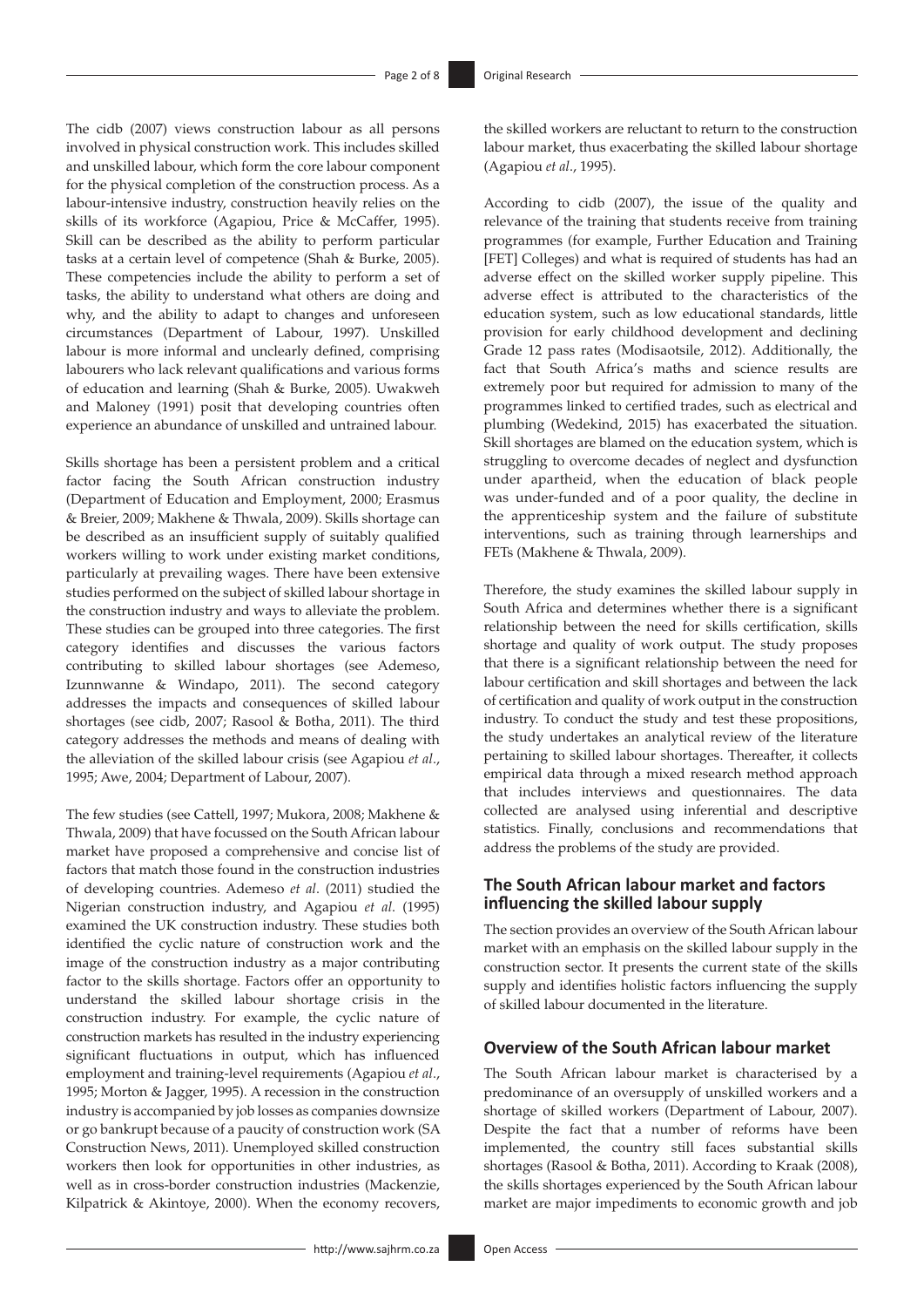creation in the country. The definition of skill is generic throughout the reviewed literature, with all sources attaching a qualification and a certain level of competence or expertise to a particular activity (Department of Labour, 2007; Shah & Burke, 2005).

The construction industry is one of the largest employers in South Africa (Department of Labour, 2003). In 2005, the construction industry employed up to two thirds of all craftrelated workers (Mukora, 2008) and by 2011, 1 031 000 people were employed (Mayekiso, 2011) by the construction industry. Although the industry employs a large number of people, there was a decrease in formal employment between the early 1990s and 2001, with the construction industry losing more than 200 000 jobs (cidb, 2007). The increase in infrastructure investment in 2003, in addition to the construction of the Guatrain and infrastructure for the 2010 FIFA World Cup, stimulated an increase in employment. This increased employment resulted in an increase in the demand for qualified managers, supervisors and artisans, which was hampered by a lag in graduation rates in construction and engineering (cidb, 2007).

In South Africa, skills shortages exist in many industries, including construction, and have been acknowledged by both the government and industry (Department of Labour, 2003). Brier (2009) states that there is a skills crisis because it takes longer to source skilled workers in the event of a surge in the demand for skills resulting from various infrastructure and large-scale projects.

### **Investigation into factors influencing skills shortages**

It can be inferred from the literature that the factors influencing skills shortage include the construction industry's poor image, the role of the government, the quality and relevance of the training received by artisans, the ageing workforce, the cyclical nature of the demand for construction services, technological advancements, economic conditions and the need for certification. Firstly, the construction industry is perceived as a job of low social standing and as lacking in attractiveness because of its physical demands, long hours, remote work sites and nomadic lifestyle (cidb, 2007). Career artisans require people with hands-on experience rather than just supervisory experience. According to Mukora (2008), today's youth have no preference for hands-on labour and would rather work with computers. As a result, the industry has struggled to attract young people and has failed to replace the labour that has left the industry and to satisfy the increased demand for skilled labour (Ademeso *et al*., 2011; Cattell, 1997).

Government plays a significant role in the supply of artisans through the funding of training facilities (Mukora, 2008). For example, the South African government has attempted to increase the supply of artisans by launching the Sector Education and Training Authority, with the Construction Education and Training Authority as the primary institution

driving this initiative in the construction industry (cidb, 2007). However, it has been found that the South African government has sought to over-regulate in some instances and has failed to ensure that various critical institutions of learning are functional enough to meet the demands of the industry (Mukora, 2008).

The cidb (2007) questions the skills taught in the various training programmes and posits that these skills do not make a significant contribution to the specialised skills required by the construction industry. According to Wedekind (2015), modern vocational programmes must prepare students for complex work, which demands a skills and knowledge mix that is different but not necessarily easier than those of school subjects.

Other factors mentioned in the literature as being responsible for skilled labour shortages in the construction industry include the ageing workforce; ageing members of the workforce who are near retirement are believed to affect the supply of labour because whilst fewer skilled workers are entering the job market, a significant number of qualified artisans, approximately 30%, are leaving the job market (Mukora, 2008) and the cyclical nature of construction work, which has been noted as resulting in fluctuations in potential output, employment and training levels (Agapiou *et al*., 1995; Drucker & White, 1996; Gruneberg, 1997). Furthermore, it is noted that changes in technological advancements in construction have resulted in changes in the demand for various types of skilled labour (Clarke & Wall, 1998). According to Department of Education and Employment (2000), the development of new construction methods and processes is redefining the skill requirements of the industry. Meanwhile, according to Wells and Jason (2010), adverse economic conditions have caused construction companies to dispense with hiring labour permanently in favour of employing labour on a temporary basis. In South Africa, this tendency towards hiring temporary workers has resulted in the proliferation of labour brokers (Hemson, 2002; Skinner, 2002) and a lack of permanent employment and skills acquisition.

### **Conceptual framework of the study**

The conceptual framework of the study is shown in Figure 1. This concept is based on the findings of previous studies by Cattell (1997) and Awe (2004). Cattell (1997) notes that the training that occurs in the informal sector is seldom certifiable because it is not a pre-requisite for obtaining employment in the informal sector. Awe (2004) views the lack of a requirement for compulsory certification as a barrier to the provision of skilled workers. This is because, in the non-compulsory certification segments, new entrants do not always see the value in completing an apprenticeship programme, and those who begin such a programme may be inclined to discontinue it during periods of high demand for skilled workers in the industry.

Figure 1 theorises that there is a relationship between skilled labour certification, labour shortages and the quality of work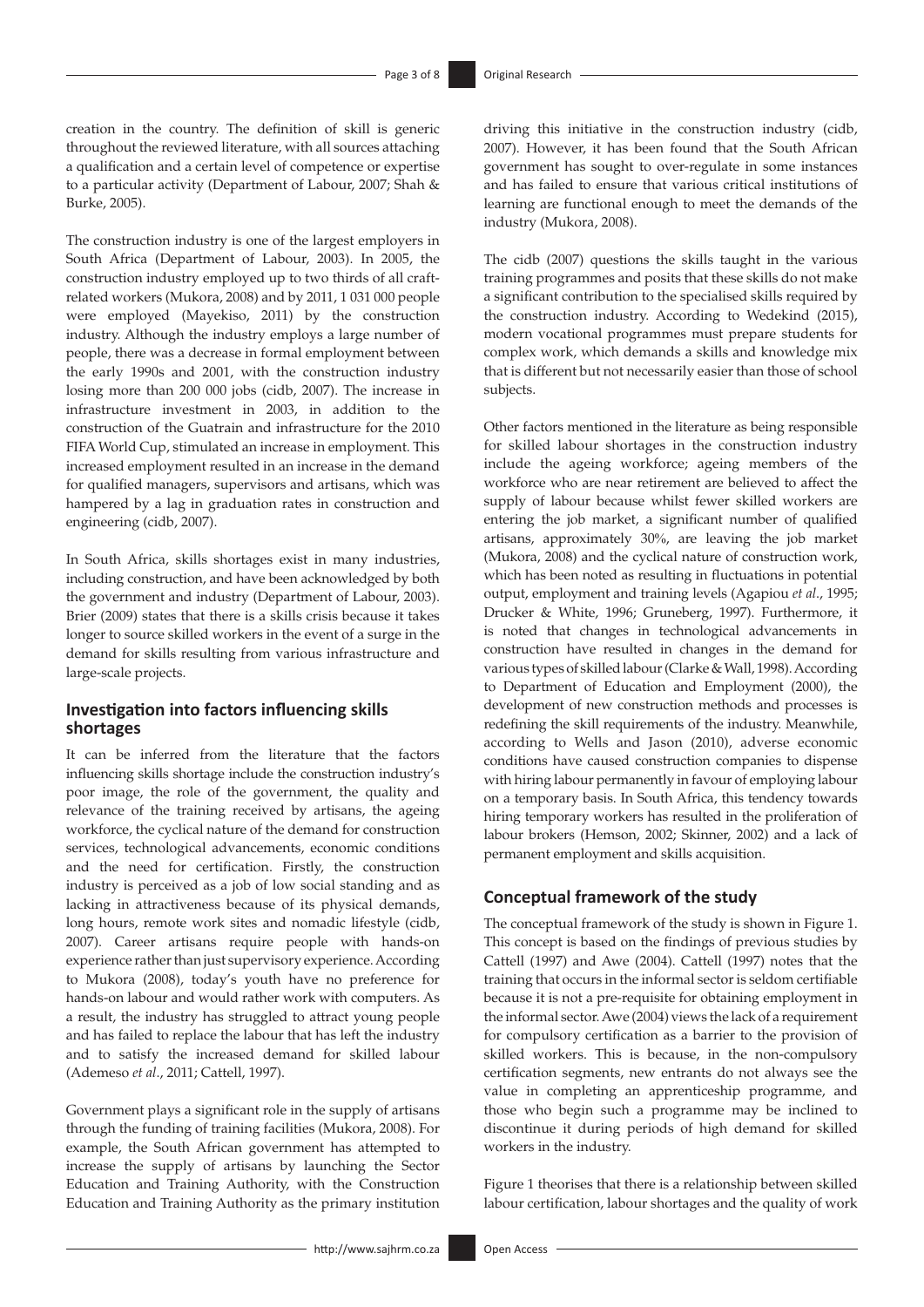

*Source:* Cattell, K.S. (1997). *The development of black South African small-scale construction enterprises: Emerging contractors and the demand for formal training*, Unpublished Report, Department of Construction Economics & Management, University of Cape Town, Cape Town and Awe, E.M. (2004). The Nigerian technical education and manpower need in the construction industry: The missing link. *Journal of Educational Technology and Management*, 5(4), 232–241

**FIGURE 1:** The concept of the study.

output. The figure proposes that construction services in which there is a requirement for skilled labour certification will experience shortages and that there will be poor quality work output in areas in which labour certification is not a requirement.

# **Research methodology**

This study began with a literature review. According to Yin (1994), the main use of documentation is to corroborate and dispute evidence from other sources. Additionally, effective design of the research instrument requires a good understanding of the theories underpinning the research area. The study adopted a sequential mixed method research approach involving personal interviews and a questionnaire survey to collect empirical data. It was acknowledged from the outset that research surveys could attract identifiable disadvantages (Oo, Proust & Lim, 2012), including low response rates and the potential to incorporate bias (sampling skews, researcher bias, a priori knowledge, etc.). Thus, measures were taken to address these shortcomings by using research triangulation (see Fellows & Liu, 2008; Jick, 1979; Leedy & Ormod, 2014). The intent of triangulation was not to replicate results but to obtain complementary findings that strengthen the deductions made (Morse, 1991). Questionnaires were distributed to a sample of contracting companies within the Western Cape Province of South Africa that are listed in Grades 2–9 of the cidb contractor register, supported by interviews to validate the findings made from the responses received.

The simple random sampling technique was used to select contractors from each grade to form a sample size of 460 respondents. At the end of the survey period, 63 responses were obtained, which translates into a 14% response rate. The survey gathered information pertaining to the investigation into the extent of skilled labour shortage and the factors influencing the shortage, and in-person and telephone interviews were used to examine factors that might have been overlooked in the survey and provide context to the preliminary results. The data obtained from the survey

were analysed using descriptive statistics – the Mean Item Score (MIS) and inferential statistics – the Spearman's coefficient of rank correlation, p. A mean score will represent the results of the MIS, which will be a number ranging from 0 to 1. The function of the MIS score is to rank the data collected from the rating scales used in the questionnaire. Equation 1 shows the formula of the MIS analytical technique:

$$
MIS = \frac{5 M_s + 4 M_4 + 3 M_3 + 2 M_2 + 1 M_1}{5 x (M_s + M_4 + M_3 + M_2 + M_1)}
$$
 [Eqn 1]

where:  $M_1$  = none;  $M_2$  = low;  $M_3$  = average;  $M_4$  = high and  $M<sub>s</sub>$  = very high.

Spearman's coefficient of rank correlation  $\rho$  (rho) (see Equation 2) is a measure of the association between two variables, which is determined by the rank of the observations of the variables (Fellows & Liu, 2008):

$$
\rho = 1 - \frac{6 \Sigma D^2}{n(n^2 - 1)}
$$
 [Eqn 2]

(where  $D =$  difference between the ranks of two variables and *n* = number of observations). The Spearman's correlation test is used to establish whether there is a relationship between the perceived level of labour shortage and the need for labour certification.

Eight telephone and personal interviews were undertaken. The interview questions sought to learn (1) the factors that determine the extent of the skilled labour shortage experienced by a particular company and (2) other factors perceived by the respondents to influence the severity of the skills shortage for various firms in the construction industry. The data collected were transcribed and analysed using thematic analysis. Themes emerging from the interviews were triangulated with findings drawn from the survey and used to gain insight into and contextualise the factors influencing skills shortages in the South African construction industry. These analysis methods ensure the internal validity of the research and increase the probability that the most likely explanations are provided for the observations made (Leedy & Ormod, 2014).

To add reliability and accuracy to the data interpretation, Cronbach's alpha was used, which is a widely recognised approach to objectively measure the reliability of a survey instrument. The Cronbach's alpha reliability index provides a measure of the internal consistency of a questionnaire instrument in particular, the extent to which the items in a test or scale measure are the same concept or construct and their connection or relationship to the items within the test (Bland & Altman, 1997). The acceptable values of alpha for consistency range from 0.70 to 0.95, as defined in many texts (DeVellis, 2003; Tavakol & Dennick, 2011). In the study, the alpha values for 'level of difficulty in obtaining skilled labour' and 'factors impacting skilled labour supply' are presented in Table 1.

Table 1 shows that the alpha values for each of the variables tested were greater than 0.70, with an overall value of 0.908.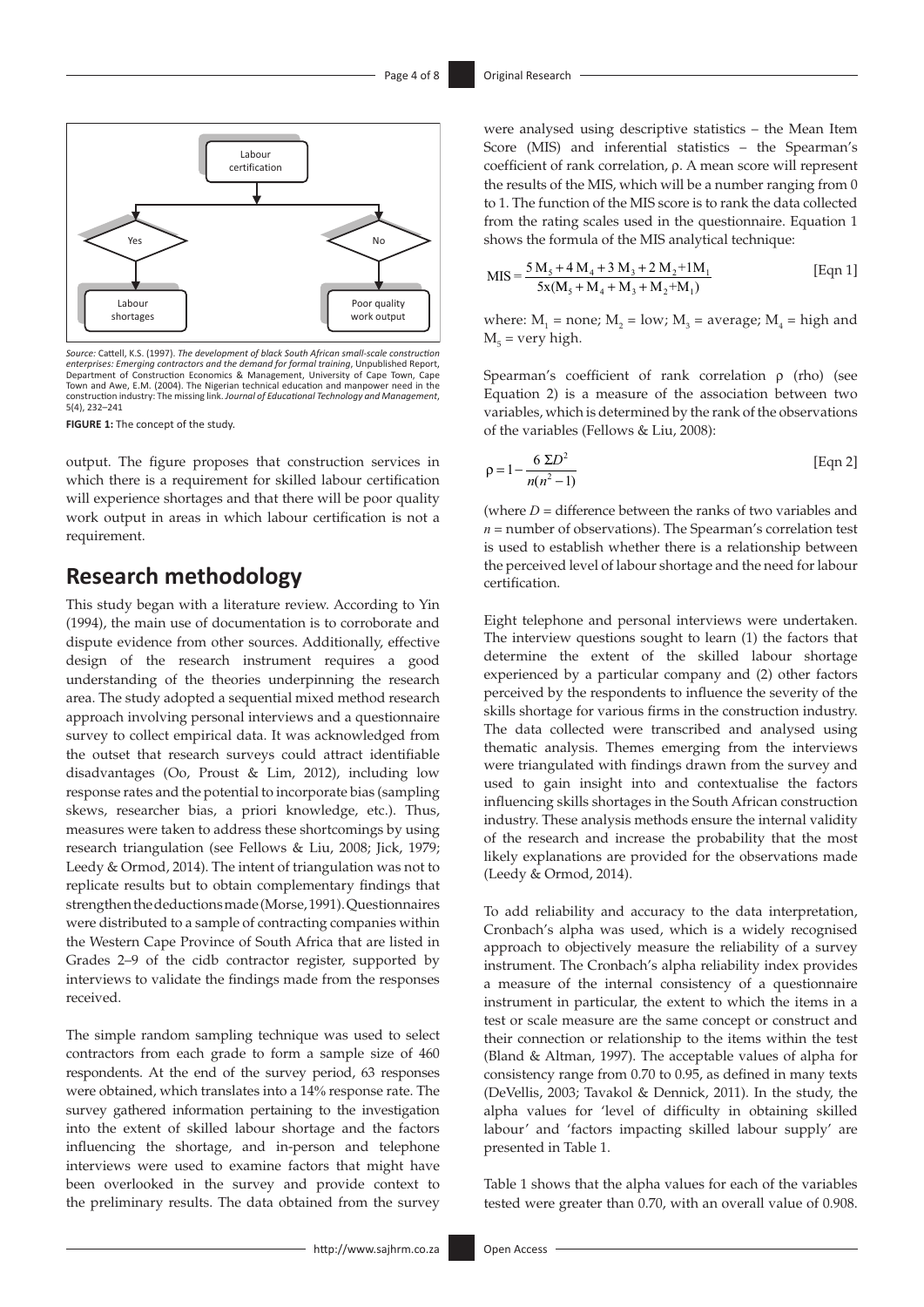These results indicate that test results *viz* difficulty and skills impact factors were of high reliability and high interrelatedness and expressly capable of being measured on the same latent trait and scale.

# **Findings**

In this section, the empirical data collected through the survey and the interviews conducted are presented, analysed and discussed.

#### **Distribution of respondents by contractor grade**

Table 2 shows the distribution of respondents in the survey by their contractor grade.

Table 2 reveals that the study sample consisted of mainly medium-sized contractors, followed by large and small-sized contractors.

#### **Perspectives of scarce skills**

The study sought to determine the level of difficulty experienced by employers in sourcing skilled labour. The data obtained in this regard are presented in Table 3.

Table 3 indicates that contractors have more difficulty in sourcing carpenters, fitters, electricians and plumbers than they do in sourcing bricklayers, tilers, plasterers and painters. Some contractors indicated that there are other trades not listed in the questionnaire that they had difficulty in finding,

**TABLE 1:** Cronbach's alpha test results for difficulty in obtaining skilled labour and factors impacting skilled labour supply.

| Variable                                | <b>Number of items</b>   | Cronbach's alpha |
|-----------------------------------------|--------------------------|------------------|
| Difficulty in obtaining skilled labour  | 10                       | 0.912            |
| Factors impacting skilled labour supply | q                        | 0.878            |
| Overall Cronbach's alpha                | $\overline{\phantom{a}}$ | 0.908            |

|  |  |  | TABLE 2: Distribution of respondents by contractor grade. |
|--|--|--|-----------------------------------------------------------|
|--|--|--|-----------------------------------------------------------|

| <b>Size</b>  | <b>Small contractor</b> |   |    | <b>Medium</b> |  | Large contractor |     |                              |
|--------------|-------------------------|---|----|---------------|--|------------------|-----|------------------------------|
| cidb grade   |                         |   |    | $\mathbf b$   |  |                  |     | $\qquad \qquad \blacksquare$ |
| Frequency    |                         | 4 | 30 | 16            |  |                  |     | -                            |
| Percentage   | 73.02<br>11.11          |   |    | 15.87         |  |                  | 100 |                              |
| <b>Total</b> |                         |   | 46 |               |  | 10               |     | 63                           |

cidb, Construction Industry Development Board.

| TABLE 3: Level of difficulty experienced in sourcing skilled labour. |  |
|----------------------------------------------------------------------|--|
|                                                                      |  |

for example, instrumentation technicians, who take care of the plant on site; heating, ventilating and air conditioning technicians; steel fixers; shutter hands and sheet metal workers.

### **Trades in which skilled labour must be certified before employment**

Table 4 presents data collected on the trades that employers require some form of labour certification for before employment. It can be seen from Table 4 that although 88% of the respondents affirmed that their companies require electricians to be certified before employment, 19%, 12%, 8% and 6% require that bricklayers, tilers, painters and plasterers be certified, respectively.

### **Perceived factors affecting the skilled labour supply**

The study sought to determine the factors perceived by the respondents as contributing to skilled labour supply shortages. The data collected in this regard are presented in Table 5. Table 5 shows that from a ranking perspective, respondents view economic conditions, lack of basic education and compulsory certification as key factors in creating skilled labour supply shortages.

#### **Test of the relationship between labour certification requirement and labour shortage**

This study sought to test the proposition that there is a significant relationship between the need for labour certification and the perceived level of skill shortages experienced in the South African construction industry. Data presented in Tables 3 and 4 were used to calculate the difference in rank, which was established as 42. Substituting this figure into the formula for calculating the Spearman's rank correlation coefficient in Equation 2:

$$
\rho = \frac{1 - 6 \times 42}{10(10^2 - 1)} = 1 - 0.25 = 0.75
$$
 [Eqn 3]

The observed value of  $\rho$  (rho) (0.75) is larger than the tabulated critical value (0.65) and is therefore significant at the 0.05 level for the two-tailed test. Based on these findings, it can be concluded that the need for trade certification significantly contributes to the perceived level of skills

| Trade              | Frequency      |                          |    |    |                | <b>Total response</b> | <b>Mean Item Score</b> | Rank |
|--------------------|----------------|--------------------------|----|----|----------------|-----------------------|------------------------|------|
|                    |                |                          |    |    |                |                       |                        |      |
|                    |                | $\overline{\phantom{a}}$ | 3  | 4  |                |                       |                        |      |
| Carpenters         | 6              | 8                        | 11 | 14 | 13             | 52                    | 0.68                   |      |
| Fitters            | 4              | $\overline{ }$           | 12 | 16 | $\overline{ }$ | 46                    | 0.67                   |      |
| Electricians       | 8              | 13                       | 12 | 18 | 8              | 59                    | 0.62                   | 3    |
| Plumbers           | 7              | 10                       | 14 | 13 | 8              | 52                    | 0.62                   | ς    |
| Welders            | $\overline{4}$ | 12                       | 17 | 11 | 4              | 48                    | 0.60                   | 5    |
| Roofers            |                | 13                       | 12 | 13 | 6              | 51                    | 0.59                   | ь    |
| <b>Bricklayers</b> | 9              | 16                       | 12 | 10 | ℸ              | 54                    | 0.56                   |      |
| Tilers             | -              | 10                       | 24 | 8  | $\mathbf{R}$   | 52                    | 0.56                   |      |
| Plasterers         | 8              | 12                       | 18 | 6  | 6              | 50                    | 0.56                   |      |
| Painters           | 12             | 18                       | 10 | 6  |                | 51                    | 0.50                   | 10   |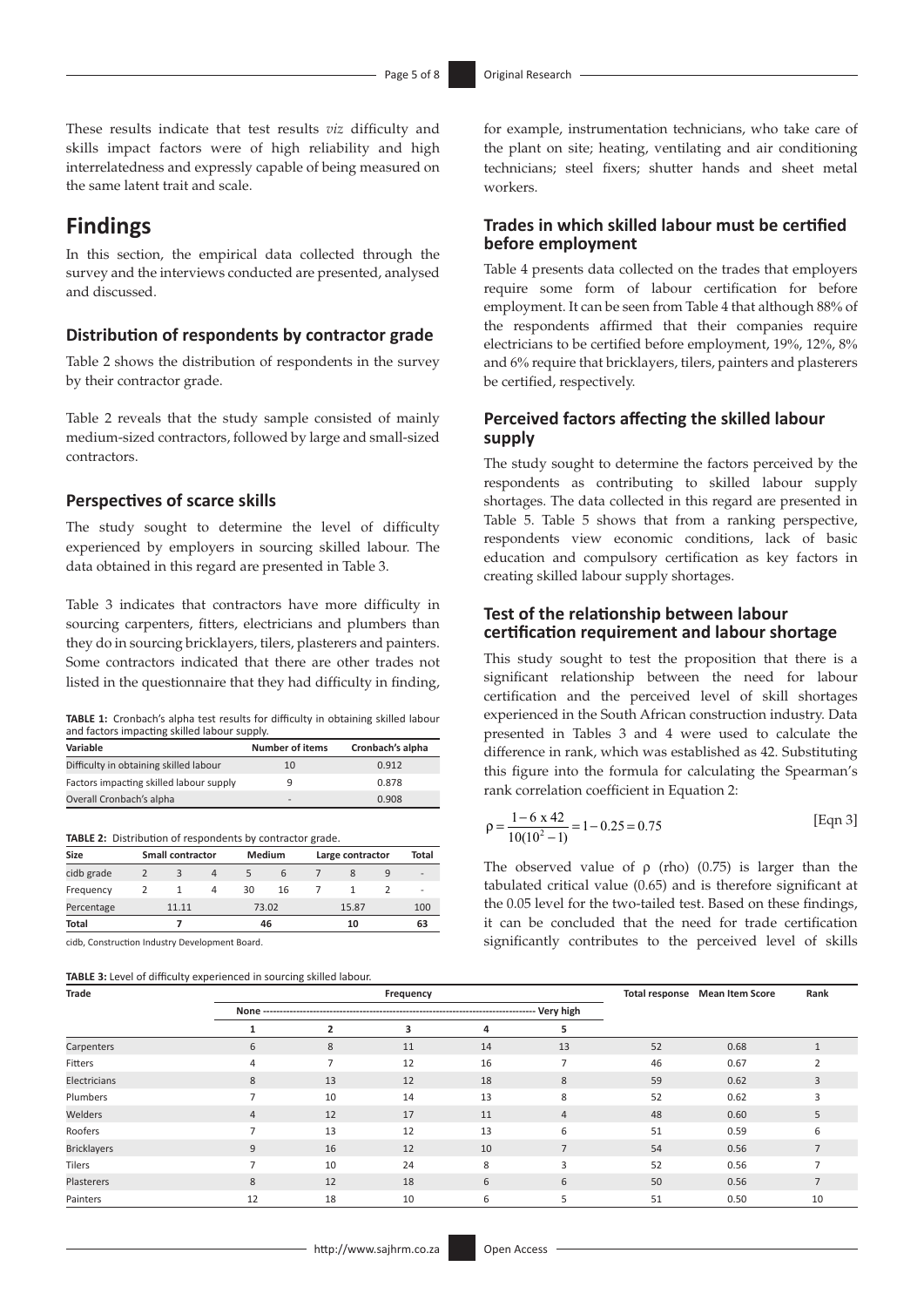shortages in the construction industry. Workers may have the necessary knowledge or skills, but they need a certificate to prove it.

### **Differences in the quality of work output between certified and uncertified artisans**

The study sought to determine whether there are any differences in the work produced by certified and uncertified artisans. The responses provided to this enquiry are shown in Figure 2. For a number of the trades – electricians, plumbers, roofers, fitters and welders – the respondents experienced high to very high differences in the quality of work produced by artisans who are certified and those who are not.

Figure 2 reveals that the respondents experienced no significant differences in the quality of work produced between tradesmen who are versus those who are not certified in the bricklaying, plastering and painting trades.

#### **Interview findings**

The factors influencing skilled labour supply that were identified in the interviews matched those identified from the questionnaire and literature surveys. Prominent amongst these factors were the lack of education, economic conditions, compulsory certification and the ageing work force. However, the interviews did provide additional insight into factors currently relevant to the skilled labour supply in South Africa. The interviewees also revealed that:

All companies in the construction industry need skilled labour as part of their work force. This is to ensure that the quality of the work they do is consistent and of the

| Trade              |                | Frequency      | Total response | Mean response | Rank           |
|--------------------|----------------|----------------|----------------|---------------|----------------|
|                    | Yes            | No             |                | average       |                |
| Electricians       | 52             | $\overline{7}$ | 59             | 0.88          | $\mathbf{1}$   |
| Fitters            | 32             | 14             | 46             | 0.70          | $\overline{2}$ |
| Plumbers           | 34             | 17             | 51             | 0.67          | 3              |
| Welders            | 33             | 18             | 51             | 0.65          | 4              |
| Roofers            | 24             | 28             | 52             | 0.46          | 5              |
| Carpenters         | 13             | 38             | 51             | 0.25          | 6              |
| <b>Bricklayers</b> | 10             | 42             | 52             | 0.19          | $\overline{7}$ |
| <b>Tilers</b>      | 6              | 45             | 51             | 0.12          | 8              |
| Painters           | $\overline{4}$ | 48             | 52             | 0.08          | 9              |
| Plasterers         | 3              | 48             | 51             | 0.06          | 10             |

#### **TABLE 5:** Factors impacting on skilled labour supply.

required standard. Therefore, skilled labour plays an integral role in the success of a construction firm because it affects the firm's profitability.

The number of skilled labourers a company needs is related to its size and the value of the tenders it has won. That is, large companies will have a different scale of low-, medium- and high-skilled labour needs when compared to a small company that normally works as a sub-contractor. According to participant 36:

> 'basically, it's a function of costs and profits. For example, a big company like Murray and Roberts might have a pool of skilled workers employed full time, while a small subcontractor will only have a few and employ more workers on an as needed basis. A company ideally wants to employ the number of labour as related to their needs, i.e., whether they have work or not.' (Participant 36, male contractor, Grade 6)

• The issue of labour brokers (e.g. Colven Nkomo) as a factor influencing skilled labour supply was also mentioned. According to participant 22:

> 'labour brokers generally have both skilled and unskilled labour they can call on and employ when they are needed by the companies they service. These workers are not employed by the company but are outsourced and that is why some companies prefer this option because it is easier and cost effective. However, due to the consistency and quality, which is needed in the work produced, they won't entirely depend on this source of skilled labour, companies will need to have a few of their own skilled labourers to ensure quality and consistency of their work.' (Participant 22, female contractor, Grade 7)

- • The subject of labour certification and the problems involved in obtaining certification were also addressed. A respondent revealed that there are few people who are certified in any particular construction skill because there are no recognised training centres that have a high level of skill to pass on to prospective students. According to the respondent, the question of differences between the quality of work output of certified and uncertified artisans is irrelevant because skilled artisans belong to an older generation, and much of the training occurs in contracting organisations.
- Another factor that emerged in the interviews is the procurement targets requirement in government contracts. Government requires a certain percentile of labour to be employed from the area where the project is located. Broad-Based Black Economic Empowerment sub-contractors and suppliers must be hired, and a certain

| - -<br><b>Factors</b>           | $     -$ |                          | Frequency | <b>Total response</b> | <b>Mean Item</b> | Rank |       |   |
|---------------------------------|----------|--------------------------|-----------|-----------------------|------------------|------|-------|---|
|                                 |          |                          |           |                       |                  |      | Score |   |
|                                 |          | $\overline{\phantom{a}}$ | 3         | 4                     | 5                |      |       |   |
| Lack of basic education         |          | 5                        | 8         | 24                    | 22               | 61   | 0.793 |   |
| Economic conditions             |          | 4                        | 10        | 28                    | 18               | 61   | 0.790 |   |
| Compulsory certification        |          | 9                        | 17        | 15                    | 17               | 61   | 0.711 | 3 |
| Ageing work force               |          | 9                        | 17        | 22                    | 11               | 61   | 0.702 |   |
| Cyclical nature of construction |          | $\overline{4}$           | 26        | 18                    | 9                | 59   | 0.695 |   |
| Technological challenges        |          | 9                        | 17        | 19                    | 12               | 60   | 0.693 | 6 |
| Low income                      |          |                          | 25        | 17                    | 9                | 60   | 0.680 |   |
| Health and safety requirements  |          | 18                       | 14        | 19                    | 8                | 62   | 0.635 | 8 |
| Perception of the industry      |          | 8                        | 18        | 19                    | 6                | 58   | 0.631 | 9 |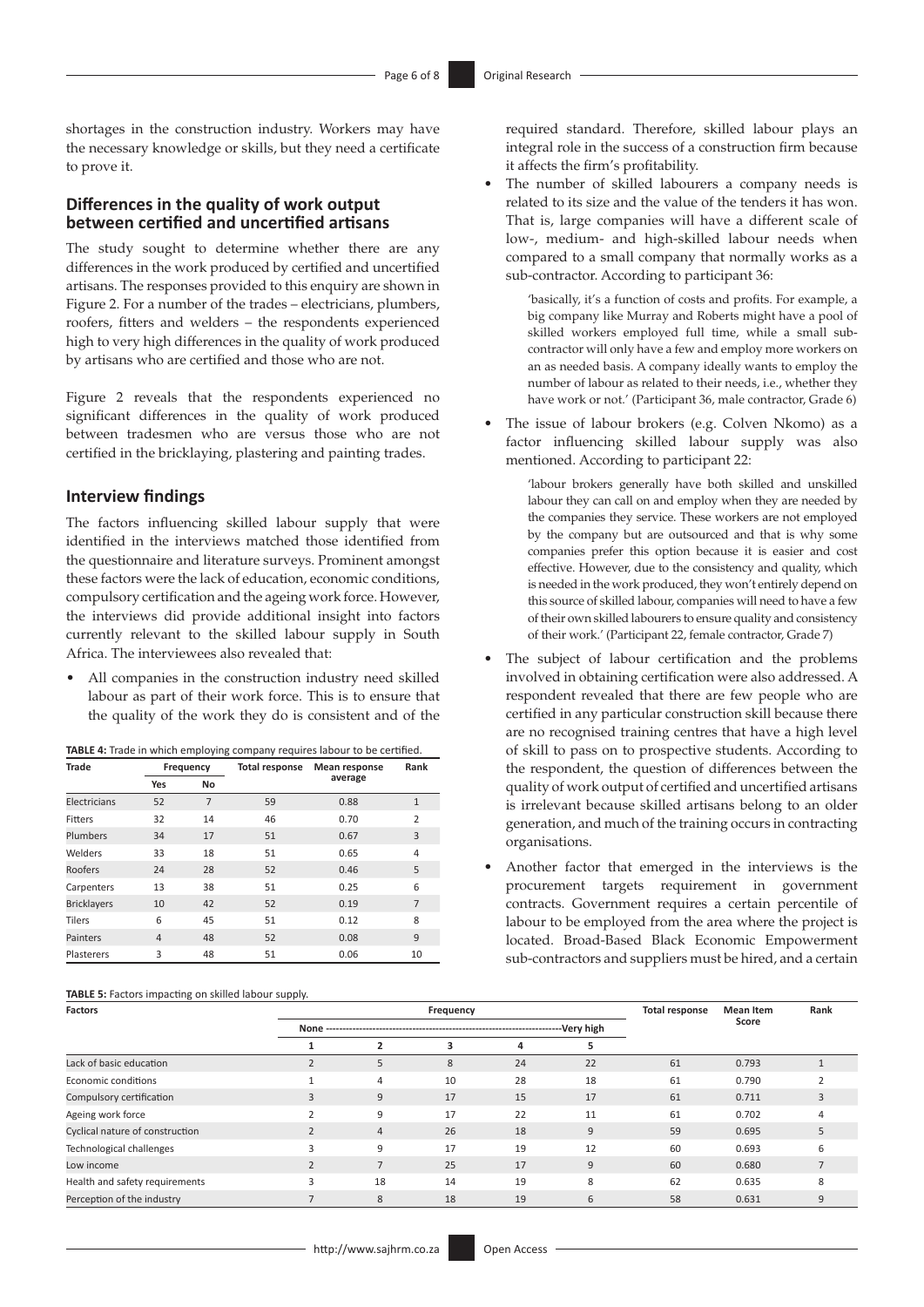

**FIGURE 2:** Differences in quality of work output between certified and uncertified artisans.

amount of money must be put aside for training some of those workers. According to a participant 47:

'this may to some extent, affect the amount of skilled labour a company will choose to have, if they have to utilise local labour and Broad-Based Black Economic Empowerment sub-contractors.' (Participant 47, male contractor, Grade 9)

# **Discussion of findings**

The survey and interview data were triangulated to ensure the validity that construction firms require skilled labour as part of their workforces. Skilled labour is required to ensure that the quality of work these workers do is consistent and of the required standard. Therefore, skilled labour plays an integral role in the success of a construction firm. The results showed that the trades in which skills are scarce and in which contractors experience difficulty in sourcing workers are those with a technical nature, such as plumbers, electricians and carpenters. These artisans require greater levels of accuracy, a more rigorous education and training process and certification (Wedekind, 2015). The study found that the shortage in skilled artisans is correlated to the need for certification. The key factors perceived to contribute to the level of skilled labour shortages are the lack of basic education, which may affect the ability of an individual to enter FET colleges, which is suggestive of a poor educational system, economic conditions and compulsory certification. The study results also confirmed the proposition that there is a large difference in the quality of work output between certified and uncertified artisans in the electrical, plumbing, roofing, fitting and welding trades. These trades are the trades in which firms often require certification.

The findings of the study match the findings of studies by Awe (2004) – the need for certification; Wells and Jason (2010) – economic conditions; Agapiou *et al*. (1995), Drucker and White (1996), Gruneberg (1997) and Ademeso *et al*. (2011) – the cyclical nature of the demand for construction services; and Mukora (2008) – an ageing workforce. There were no previous studies that considered lack of basic education as a factor influencing the skilled labour supply in the construction industry or that established a relationship between the need for compulsory trade certification and scarce labour skills, which are key findings of the study. However, Wedekind (2015) contends that the skill shortage in South Africa is linked to a lack of formal schooling.

# **Conclusion and further research**

The paper examined the skilled labour supply in the South African construction industry and determined whether there is a relationship between notable factors, such as trade certification, quality of work output and scarce labour skills. The study used a mixed method research approach to elicit empirical data from contractors based in the Western Cape Province of South Africa. It emerged that there were skilled labour shortages in the construction industry, particularly within the electrical, plumbing, welding and fitters' trades, and that these shortages are correlated with the need for certification and that there is a difference between the quality of work produced by certified skilled workers and uncertified workers. It was also found that the key factors perceived to affect the skilled labour supply are the lack of basic education, economic conditions and the need for certification from a ranking perspective. Based on these findings, the study